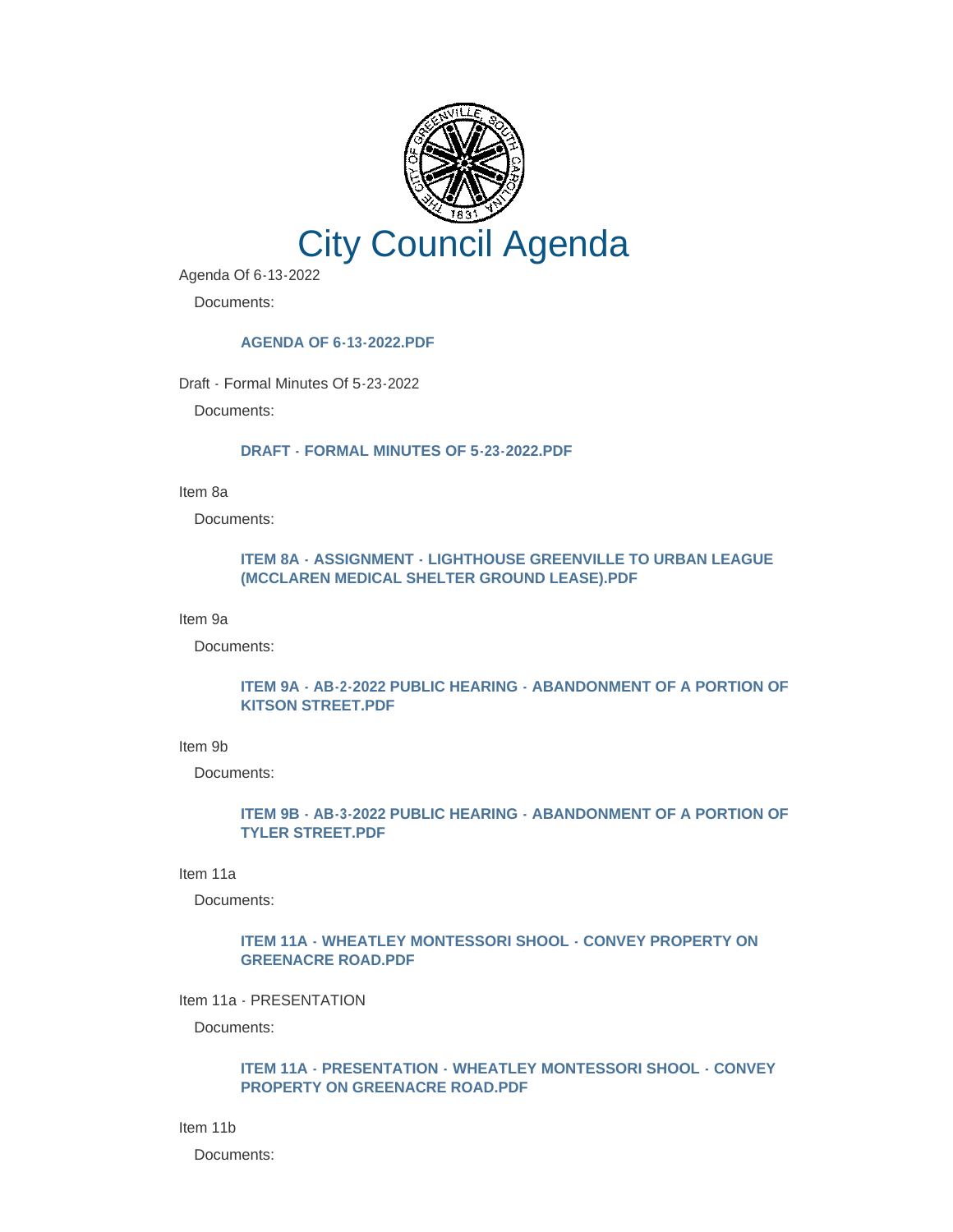#### **[ITEM 11B - NEIGHBORHOOD INFRASTRUCTURE BOND - REDUCE AMOUNT](https://www.greenvillesc.gov/AgendaCenter/ViewFile/Item/9684?fileID=53232)  APPROPRIATED IN GENERAL FUND.PDF**

Item 11c

Documents:

# **[ITEM 11C - APPROPRIATION - 8,954,274 FUNDS - AMERICAN RESCUE PLAN](https://www.greenvillesc.gov/AgendaCenter/ViewFile/Item/9685?fileID=53234)  ACT.PDF**

Item 11d

Documents:

### **[ITEM 11D - Z-4-2022 MODIFY RENAISSANCE PLACE PLANNED](https://www.greenvillesc.gov/AgendaCenter/ViewFile/Item/9686?fileID=53236)  DEVELOPMENT.PDF**

Item 11d - PRESENTATION

Documents:

### **[ITEM 11D - PRESENTATION - Z-4-2022 MODIFY RENAISSANCE PLACE](https://www.greenvillesc.gov/AgendaCenter/ViewFile/Item/9687?fileID=53239)  PLANNED DEVELOPMENT.PDF**

Item 14a

Documents:

#### **[ITEM 14A - APPROPRIATION - UNITY PARK HONOR TOWER.PDF](https://www.greenvillesc.gov/AgendaCenter/ViewFile/Item/9688?fileID=53241)**

Item 14b

Documents:

### **[ITEM 14B - APPROPRIATION - CAPITAL IMPROVEMENT PROGRAM FY2023-](https://www.greenvillesc.gov/AgendaCenter/ViewFile/Item/9689?fileID=53243) FY2027.PDF**

Item 14c

Documents:

#### **[ITEM 14C - ADOPTION - CITY OPERATING BUDGET FY2023 \(REVISED\).PDF](https://www.greenvillesc.gov/AgendaCenter/ViewFile/Item/9690?fileID=53244)**

Item 14c - PRESENTATION

Documents:

### **[ITEM 14C - PRESENTATION - ADOPTION - CITY OPERATING BUDGET FY2023](https://www.greenvillesc.gov/AgendaCenter/ViewFile/Item/9709?fileID=53264)  (REVISED).PDF.PDF**

Item 15a

Documents:

#### **[ITEM 15A - AGREEMENT - AMENDMENT TO LICENSE AGREEMENT WITH B-](https://www.greenvillesc.gov/AgendaCenter/ViewFile/Item/9691?fileID=53247)CYCLE, LLC.PDF**

# Item 15a - PRESENTATION Documents: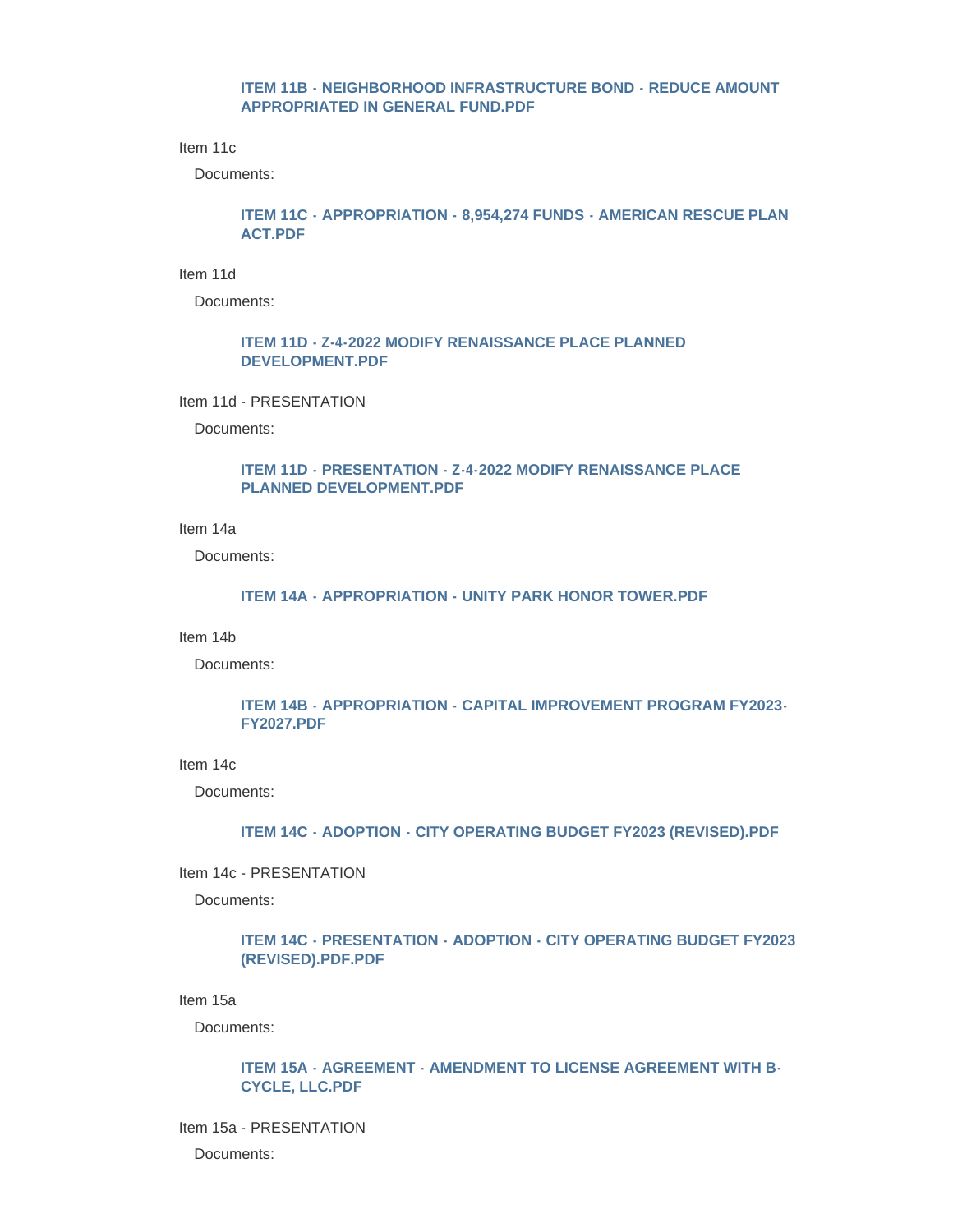### **[ITEM 15A - PRESENTATION - AGREEMENT - AMENDMENT TO LICENSE](https://www.greenvillesc.gov/AgendaCenter/ViewFile/Item/9692?fileID=53248)  AGREEMENT WITH B-CYCLE, LLC.PDF**

Item 15b

Documents:

### **[ITEM 15B - AB-2-2022 ABANDONMENT OF A PORTION OF KITSON](https://www.greenvillesc.gov/AgendaCenter/ViewFile/Item/9693?fileID=53249)  STREET.PDF**

Item 15b - PRESENTATION

Documents:

### **[ITEM 15B - PRESENTATION - AB-2-2022 ABANDONMENT OF A PORTION OF](https://www.greenvillesc.gov/AgendaCenter/ViewFile/Item/9694?fileID=53250)  KITSON STREET.PDF**

Item 15c

Documents:

### **[ITEM 15C - AB-3-2022 ABANDONMENT OF A PORTION OF TYLER](https://www.greenvillesc.gov/AgendaCenter/ViewFile/Item/9695?fileID=53251)  STREET.PDF**

Item 15c - PRESENTATION

Documents:

### **[ITEM 15C - PRESENTATION - AB-3-2022 ABANDONMENT OF A PORTION OF](https://www.greenvillesc.gov/AgendaCenter/ViewFile/Item/9697?fileID=53252)  TYLER STREET.PDF**

Item 15d

Documents:

## **[ITEM 15D - PROHIBIT OPERATION OF TRUCKS ON HAYNIE STREET](https://www.greenvillesc.gov/AgendaCenter/ViewFile/Item/9698?fileID=53253)  BETWEEN CHURCH STREET AND AUGUSTA STREET.PDF**

Item 15d - PRESENTATION

Documents:

### **ITEM 15D - PRESENTATION - PROHIBIT OPERATION OF TRUCKS ON [HAYNIE STREET BETWEEN CHURCH STREET AND AUGUSTA STREET.PDF](https://www.greenvillesc.gov/AgendaCenter/ViewFile/Item/9699?fileID=53254)**

Item 15e

Documents:

# **[ITEM 15E - APPROPRIATION - 168,500 RIVERPLACE FOUNTAIN,](https://www.greenvillesc.gov/AgendaCenter/ViewFile/Item/9700?fileID=53255)  SPLASHPAD AND ASSOCIATED INFRASTRUCTURE.PDF**

Item 15f

Documents:

### **[ITEM 15F - AMEND 2021-2022 ANNUAL ACTION PLAN AND 2020](https://www.greenvillesc.gov/AgendaCenter/ViewFile/Item/9708?fileID=53263)  CONSOLIDATED PLAN (SECTION 108 LOAN GUARANTEE).PDF**